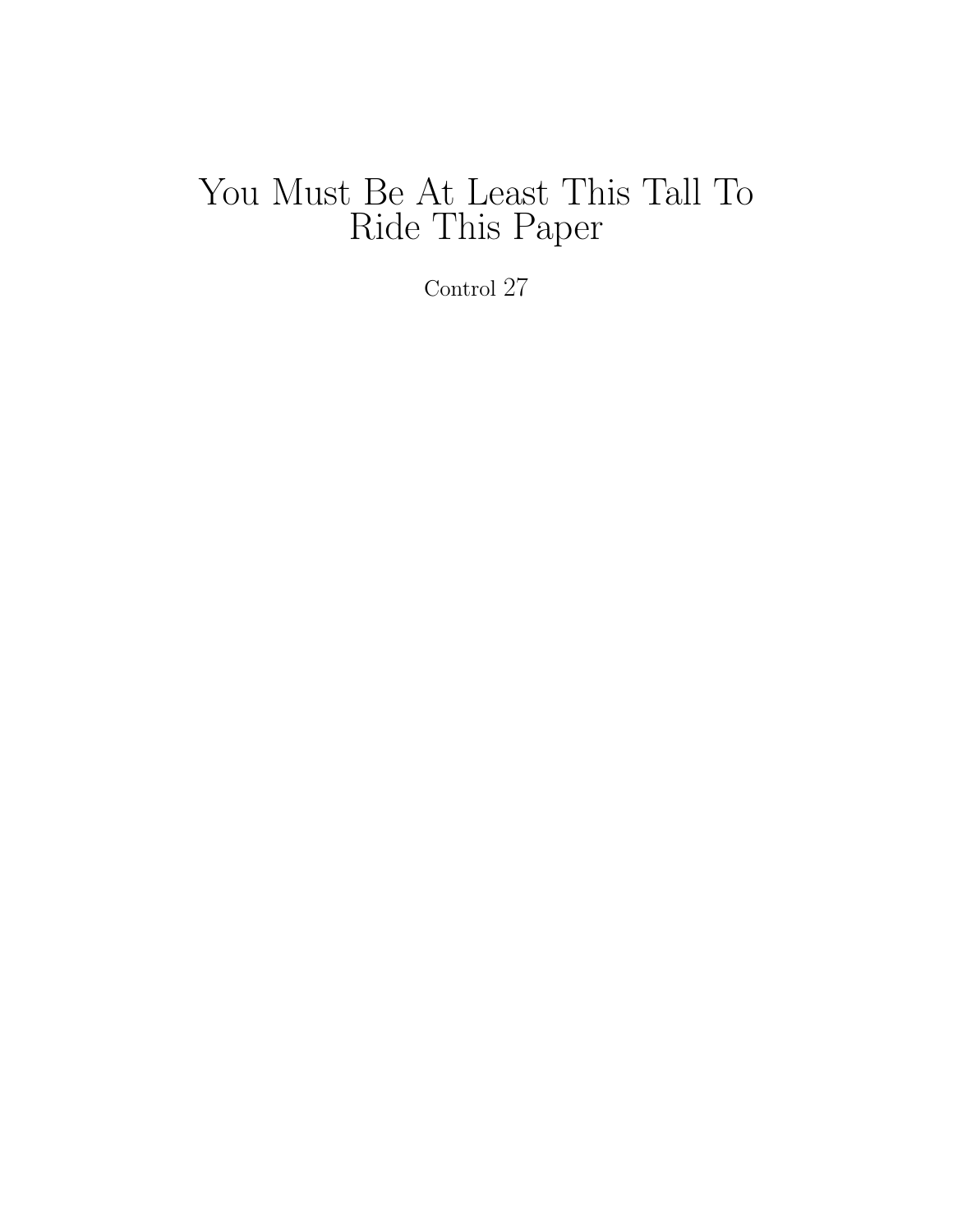## Contents

| $\mathbf{1}$ | Introduction                                                                                                                                                                                                                                            |                                                                                                                                                          |  |  |  |  |  |  |  |
|--------------|---------------------------------------------------------------------------------------------------------------------------------------------------------------------------------------------------------------------------------------------------------|----------------------------------------------------------------------------------------------------------------------------------------------------------|--|--|--|--|--|--|--|
| $\mathbf{2}$ | <b>Basic Model</b><br>2.1<br>2.2<br>2.3<br>2.3.1<br>2.3.2<br>2.3.3<br>2.4<br>2.5                                                                                                                                                                        | $\mathbf{2}$<br>$\overline{2}$<br>$\overline{2}$<br>$\overline{2}$<br>$\overline{2}$<br>$\sqrt{3}$<br>$\overline{4}$<br>$\overline{4}$<br>$\overline{4}$ |  |  |  |  |  |  |  |
| 3            | Park Operations Under Various QuickPass Schemes<br>3.1<br>A Crude QuickPass Scheme: Fixed Interval Rule and Variable Interval Rule<br>3.2<br>The Shortest QuickPass Line: A Bounded Scheme<br>3.3<br>A Meta-Marker: The Virtual PlaceHolder Rule<br>3.4 | $\mathbf{5}$<br>$\frac{5}{2}$<br>5<br>6<br>6                                                                                                             |  |  |  |  |  |  |  |
| 4            | <b>Analysis of Results</b><br>4.1<br>4.2                                                                                                                                                                                                                | 7<br>$\overline{7}$<br>$\overline{7}$<br>8                                                                                                               |  |  |  |  |  |  |  |
| 5            | Conclusion<br>5.1                                                                                                                                                                                                                                       | 8<br>8                                                                                                                                                   |  |  |  |  |  |  |  |
|              | List of Figures                                                                                                                                                                                                                                         |                                                                                                                                                          |  |  |  |  |  |  |  |
|              | 1<br>$\overline{2}$<br>Internation Model                                                                                                                                                                                                                | -5<br>$\mathcal{L}$                                                                                                                                      |  |  |  |  |  |  |  |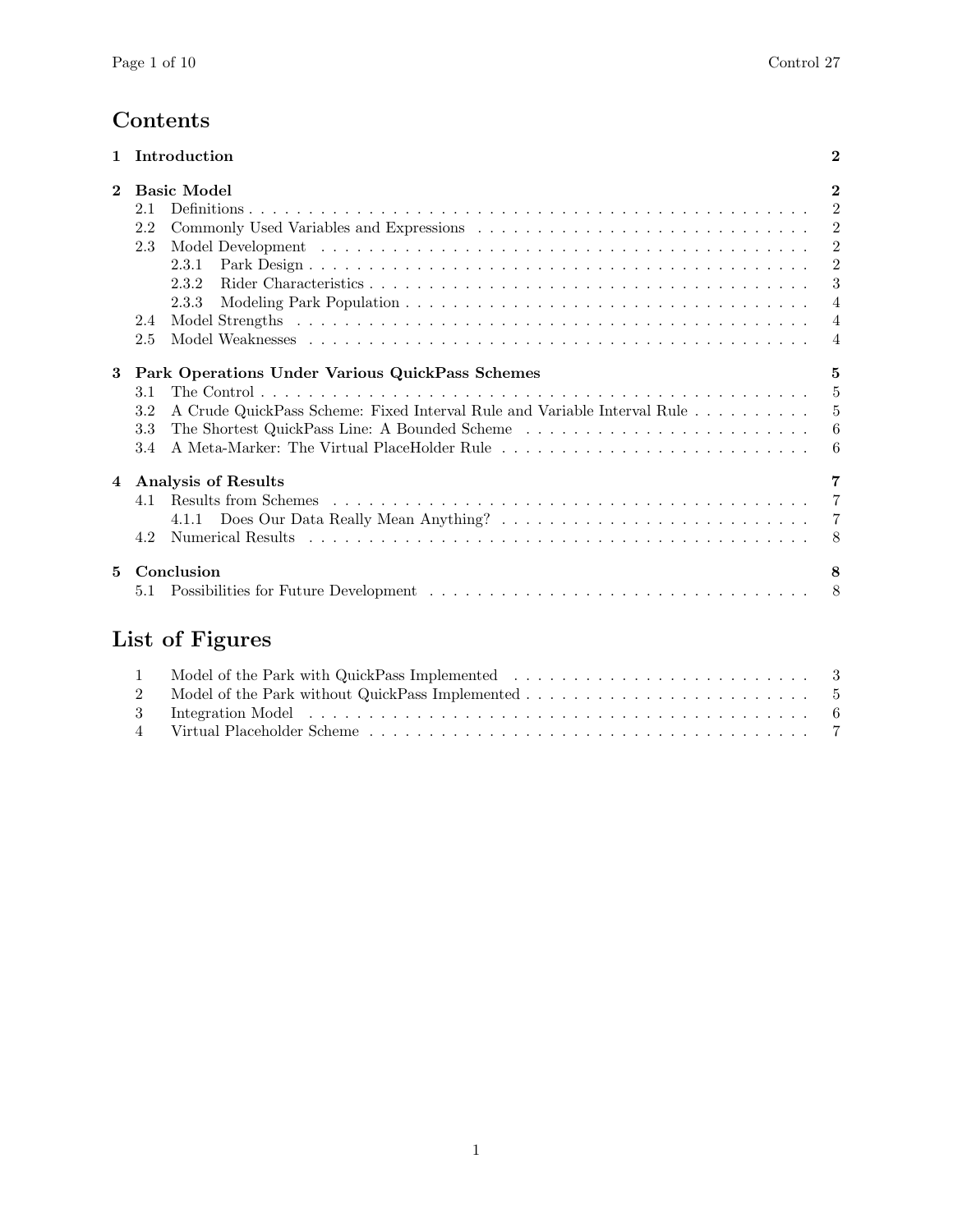### 1 Introduction

A queue is a universal headache. It is never fun to be stuck standing in line. As most people do not spend a majority of their day caught in a queue, we have a tendency to accept its presence in modern living. Being caught in a queue will lower one's perceived experience of their surroundings, and can have a negative impact on an establishment's image, and eventually business.

Amusement Parks, while a favorite vacation destination, have acquired a debilitating association with endless lines. We are presented with the problem of implementing alternative ticketing schemes, called QuickPass Schemes, to cut down lines and maximize enjoyment of guests at an amusement park.

We develop a model utilizing probabilistic processes to simulate the movement of guests in an amusement park, with each ride varying in popularity. A variety of potential QuickPass ticketing schemes are developed and integrated into our model of an amusement park. We define the enjoyment of our park to be a simple mathematical relation, and study the effects of each QuickPass scheme on the population's enjoyment of our park.

We find that a scheme where QuickPasses act as placeholders in a ride queue creates the highest increase in enjoyment by our definition. This frees up the rider to do more in the park and still come back to enjoy that ride with a much shorter time in line.

Since reliable data on amusement parks is difficult to find, our model may not be as realistic as we would like.

## 2 Basic Model

#### 2.1 Definitions

- Enjoyment is the following ratio:  $\frac{\text{Average Number of Ridge Per Person}}{\text{Average Time Spent in Line}}$
- A QuickPass is a ticket with a return time: a time interval. If a person has a QuickPass, they are authorized to return to a ride during that time interval to gain access to the special QuickPass queue.
- A QuickPass is expired if the current time is later than the return time.
- A QuickPass is redeemed when a person holding it enters the QuickPass queue.
- A QuickPass is active if it is not expired and has not been redeemed.
- A QuickPass is live if the current time lies within the return time.

#### 2.2 Commonly Used Variables and Expressions

- $\bullet$  t is the current time.
- $L_t$  is the current number of people in the all queues at a specified ride at time t.
- $Q_t$  is the current number of active QuickPasses for a specified ride at time t.
- $\omega_t$  is the estimated wait time at a specified ride at time t.  $\omega_t$  is ALWAYS the sum of the people in line and the number of active QuickPasses. Alternately;

$$
\omega_t := L_t + Q_t
$$

#### 2.3 Model Development

#### 2.3.1 Park Design

We begin by creating a model amusement park to test potential QuickPass schemes. Our idealized park is open daily for 840 minutes (14 hours). Our park contains three types of attractions: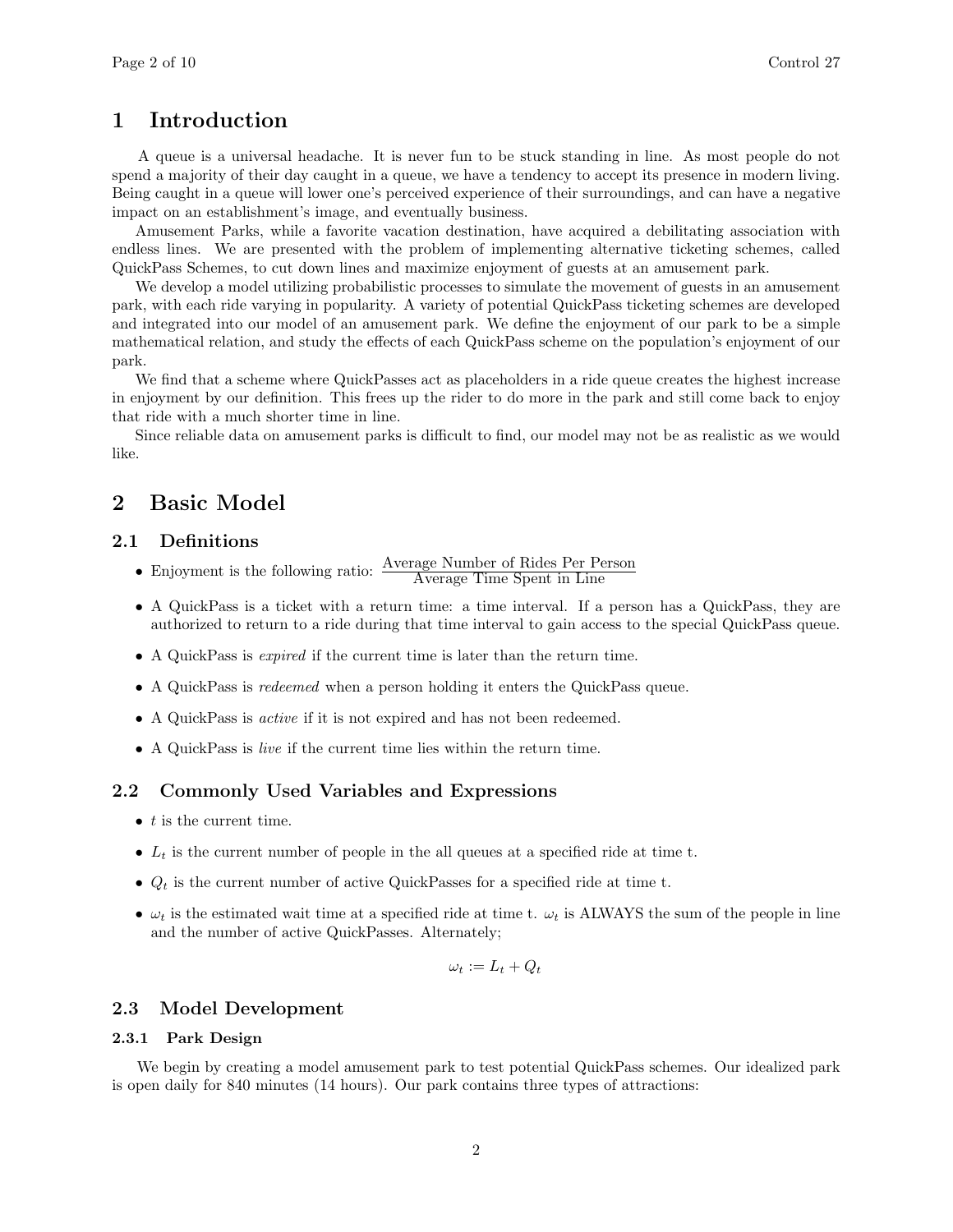





- Big Rides: Designed to represent major attractions in an amusement park. Develops queues during busy periods of the day. Each Big Ride is capable of having two queues, a normal queue that any patron can join, and a QuickPass queue that only patrons with an active QuickPass can join.
- Small Rides: Designed to represent smaller attractions in an amusement park, including less popular rides (e.g., teacups). Develops queues during busy periods of the day.
- Food Vendors: Designed to represent restaurants in an amusement park. Traps the potential rider duration for a period of time.

Our model amusement park assumes all activities are equidistant from each other. In an architectural tradition that dates back to the late 1800s, amusement parks have been laid out into "Spacial Zones", in which each zone has its own unique theme and offerings. [1] Grouping a few major attraction per zone with correspondingly more smaller attractions is also a well known pattern in amusement park design [1]. Our model tests potential QuickPass schemes in one zone of the park. Assuming the traffic in each spatial zone is relatively consistent, our model can easily be applied to approximate the effects on a larger, multi-zone park.

#### 2.3.2 Rider Characteristics

Our model has a simulated population of automated state machines that "ride" attractions. The population grows based on a generator function that shall be discussed later. The model simulates a population wandering around the park, searching for entertainment and food.

The people in our park cycle through a variety of states, illustrated in Figure 1.

- None: When a person enters the park, or completes a ride, they begin in the None State, and immediately move into the "Travel" state.
- Travel: A person in the "Travel" state is searching for something to do. They will approach one of the attractions, which are weighted to provide a sense of popularity. Big Rides will draw a larger crowd than Small Rides, and so forth. If a person returns to the "Travel" state with an active QuickPass, s/he will automatically go join the QuickPass queue.
- Eating: When a patron chooses to approach a restaurant, s/he is held in the Eating stage for a fixed period of time to correspond to the time that would be allotted to eating. Afterwards, the patron returns to the "Travel" state.
- Gone: Our simulated people can also leave the park. It is assumed that the average amusement park patron spends 8 hours in the park. A person can choose to move from the "Travel" state to the "Gone"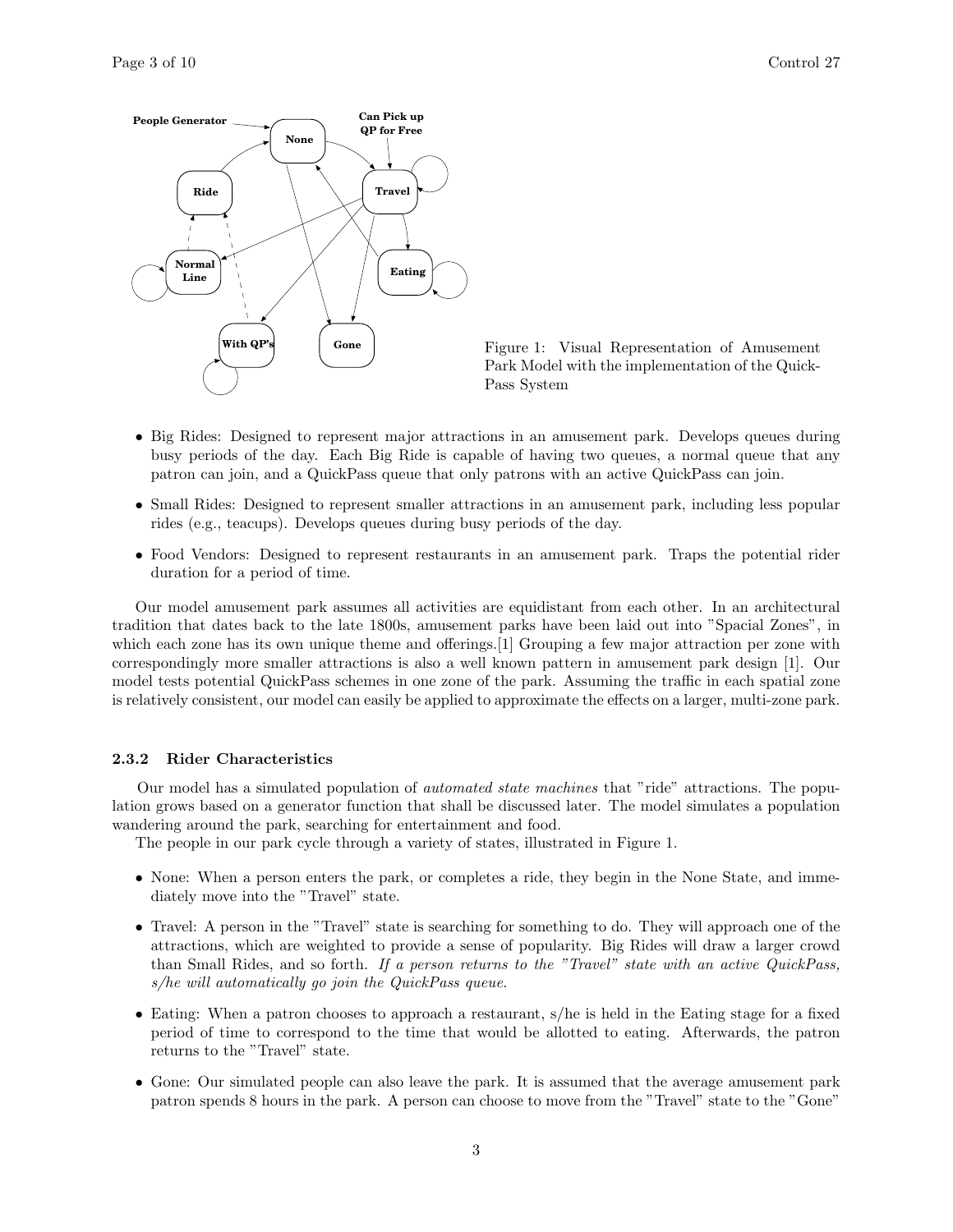state; removing them from the population. After a fixed time, representing the closing time, all patrons will move to the Gone state.

When a person approaches a ride, s/he will go through an algorithm to determine his/her actions:

• First, a person can potentially request a QuickPass if they approach a Big Ride. Data from an amusement park that is currently operating with a similar system to a QuickPass system shows that 80% of park patrons are using it. [2] Therefore, we set our patrons to request a QuickPass 80% of the time.

Next, the person will decide whether or not to join the queue for the ride.

- Refuses Normal Line: When faced with a long line, some people will choose not to join the queue and is forced to make into the travel. This is termed balk in terms of queuing theory.
- Joins Normal Line: The person joins the queue at the end of the line by moving to the "Normal Line" state. It is assumed that no people will leave the queue.

#### 2.3.3 Modeling Park Population

While the main concern is behavior of our park while it is heavily populated, it would be naive to assume that the park begins a typical day with a large population. Our simulation contains a people generator which acts as the entrance to our theme park. Since a decline in population is the result of the simulated people choosing to leave, we are left to model the people as they arrive at our park.

Unfortunately, we were unable to find published data on daily admission patterns for an amusement park, and even the data on maximum capacities for amusement parks. This is rightfully so due to the privacy policy parks are required to adhere by.

Due to this difficulty, a generalization argument has to be made. Since our main objective is to stress test our model with a maximum population in order to test the efficiency for a testing scheme. Thus, we use the following impulse function that cuts off after the park has been open for 360 minutes (6 hours):

$$
\Delta Population = \begin{cases} \frac{(PeakPopulation)}{(360 minutes)} & \text{if } t \leq 6 \text{ hours;} \\ 0 & \text{if } t > 6 \text{ hours.} \end{cases}
$$

People are added to our park on a constant basis until we hit a predefined maximum. This population growth equation is kept constant throughout all our schemes and therefore we are not required to mimic the potentially complex and unpredictable true-to-life guest arrivals in order to provide fairly exact outputs.

#### 2.4 Model Strengths

- Stability: Consistent population inputs produce consistent results.
- Simplicity: There only exist two interacting parts that interact in predictable ways. Simple counting people, and integrating different QuickPass Algorithms.

#### 2.5 Model Weaknesses

- Relatively Little Supporting Data: We were unable to find data to use as a basis for comparison, and justification. The model was developed by assuming, justifying, and building on top of each other, logical arguments to reach a purportedly valid model.
- Consistent Line Upper Bounds: Each potential Rider in the system will wait just as long for a popular ride as they will for an unpopular ride. This is something that could easily be cleaned with true-to-life data, but for now it just happens to be a busy day at the teacups.
- Expired QuickPasses: When patrons take a QuickPass, their return time is not part of the consideration. Potentially large numbers of people can leave the park without redeeming their QuickPasses.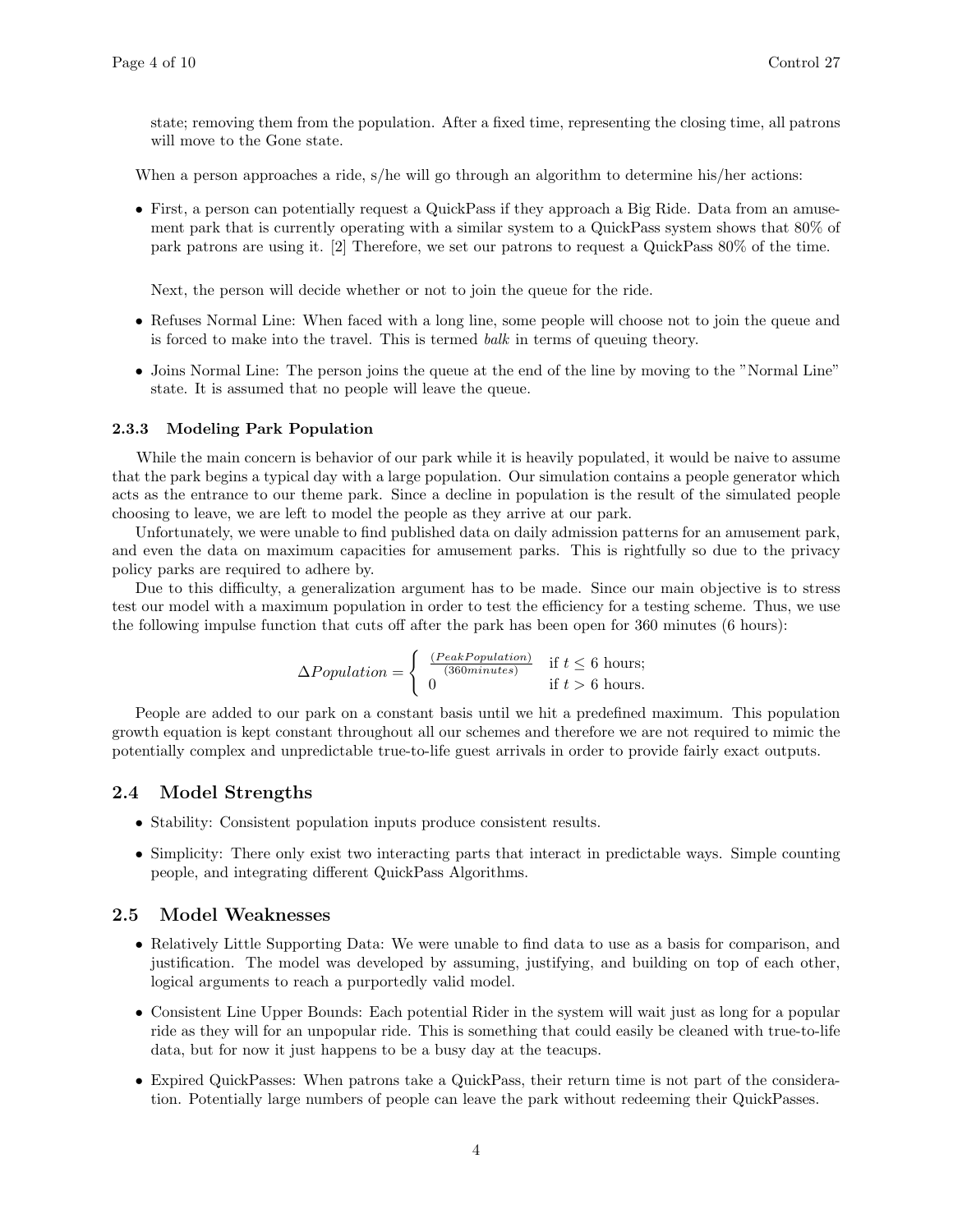

Figure 2: Visual Representation of Amusement Park Model by setting QuickPass distribution to zero

Most, if not all, of these problems can be fixed in the future versions of our model. However, all that we need is the data to input into our model. Since this is currently unavailable, me take our resultant assumption as the best case we can deal with.

## 3 Park Operations Under Various QuickPass Schemes

#### 3.1 The Control

In order to have something to compare against, all tests were first run with no QuickPasses. Although the QuickPass algorithm is already built into the model, all that is necessary to make our model run without them is by setting the total number of QuickPasses distributed to zero.

#### 3.2 A Crude QuickPass Scheme: Fixed Interval Rule and Variable Interval Rule

For comparison with the control, we consider a scheme which establishes no restrictions on the number of QuickPasses that are issued, called the Fixed Interval Rule. Calculating  $\omega_t$  only at the beginning of a fixed interval of length  $\lambda$ , (15 minutes in our simulation) all Riders requesting QuickPasses receive a return interval of:

$$
I_{return} = (t + \omega_t, t + \omega_t + \lambda)
$$

Upon returning to redeem their QuickPasses, the Riders are integrated with the Normal line on a proportional basis. Riders are allowed onto the ride with one goal in mind: Forcing the QuickPass queue and the Normal queue to return to zero at the same time. Any borderline case is given to the QuickPass Queue to encourage its use.

While this scheme should work fine for smaller loads on the QuickPass system, high loads present a problem. Returning QuickPass users are subject getting through the interval irrelevant of how many people are in that interval. Since rides have a max speed, they can only handle so many people per interval. Thus there exists a possibility in this scheme where people are not serviced. We conclude, therefore, to see a select few QuickPass riders being "stuck" in line for long periods of time.

A simple variation on this scheme, the Variable Interval Rule recalculates  $\omega_t$  during a shorter interval, and creates much larger return intervals  $(\lambda)$  for issued QuickPasses (1 hour in our testing). The desired effect of this system would be that QuickPass users would have an even larger interval window to arrive at the ride without sacrificing service quality. However, because it builds on the Fixed Interval Rule which is already expected to have an undesirable outcome.

This scheme is expected to fail. There are unbounded numbers of park patrons getting Quick Passes for intervals of time where only a fixed number of people can ride the Big Ride. It is expected that both queues to get unreasonably long, and thus patrons spend as much, if not more time in queues in the control model with fewer rides.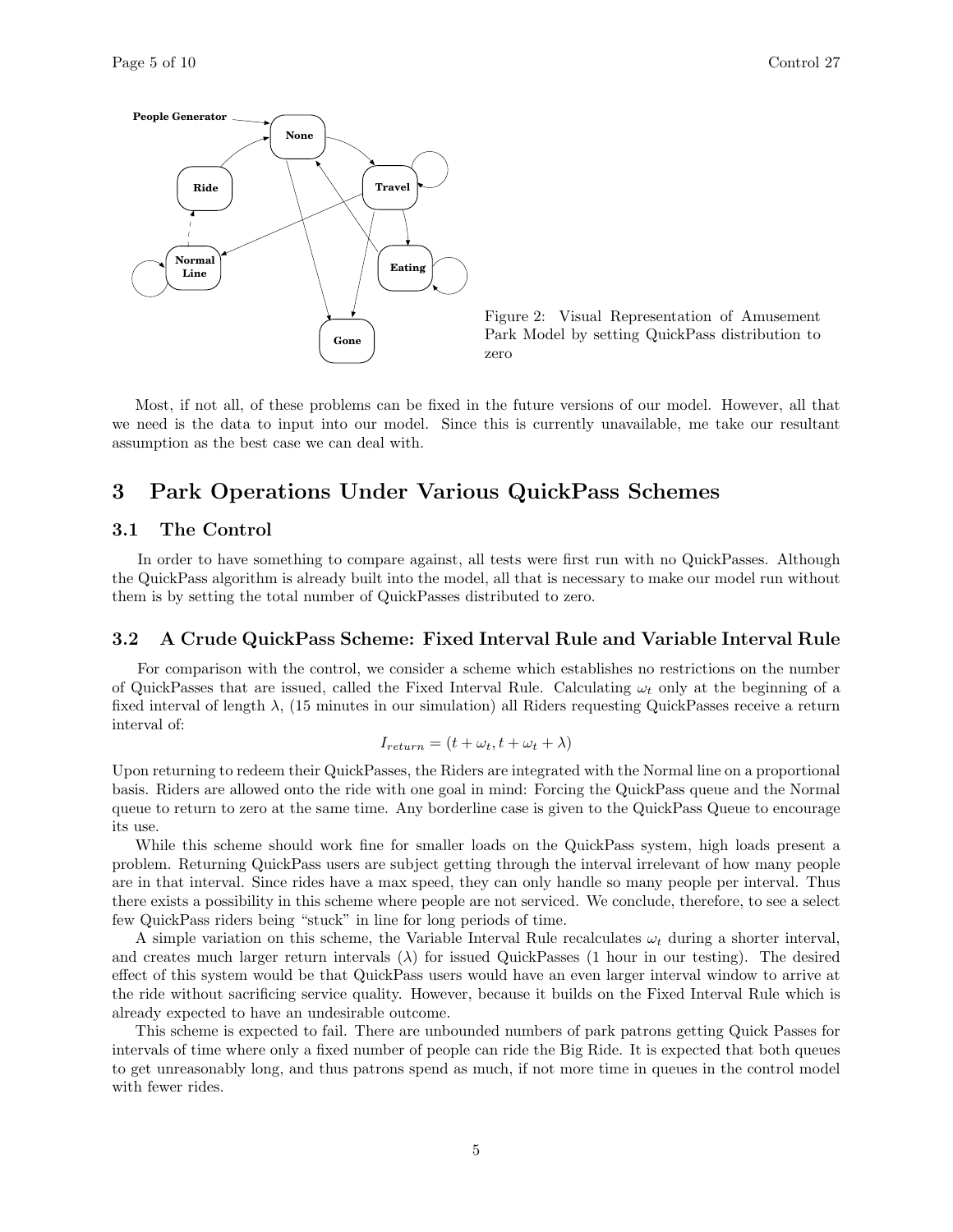

Figure 3: Depicts the principle behind the Fixed Interval Rule, which is specifically developed to preserves order in the queue. In the interval of time  $\Delta t$ , anyone that arrives at the QuickPass distributor, is given a time interval to return that is the same interval as if they never left the line. The QuickPass return times that are given by  $\omega_0$  to  $\omega_0 + \Delta t$ , where  $\omega_0$  is the projected wait time for the first person in the interval of time and  $\Delta t$  is the amount of time QuickPasses that are to be handed out within the same interval of time.

#### 3.3 The Shortest QuickPass Line: A Bounded Scheme

The goal with this proposed scheme is to place a bound on the number of people on the ride at any given time that board using a QuickPass. This is accomplished by setting a fixed number of QuickPasses that can be given out for any return time. QuickPasses will be distributed with the closest return time that is not at capacity.

Assuming the QuickPass return times are distinct time intervals (NO overlap), it is trivial to figure out how many QuickPasses to distribute for each return time. It is not much more difficult to decide how many passes should be given out during overlapping intervals. Taking the number of passes that would be distributed per distinct time interval, say  $N$ , and assuming that  $K$  QuickPass return times would be overlapping at any time t, the number of QuickPasses that should be distributed for each return time  $N_k$  is:

$$
N_k = \frac{N}{K}
$$

If patrons carrying live QuickPasses returned to the queue uniformly (which we do not assume), will result in  $N_k$  people in the QuickPass queue at in the overlapping period, the exact number that will board the ride during that time.

This results in the QuickPass queue having a reasonable upper bound at all times, creating an increase in enjoyment for those patrons with a QuickPass. However, the number of QuickPasses distributed in a day will be small compared to the other schemes we consider. The park will run out of QuickPasses before most people can take advantage of them. When wait times and total rides are averaged throughout the park, this model is expected to succeed with rough success.

#### 3.4 A Meta-Marker: The Virtual PlaceHolder Rule

In a perfect world, a bored rider could merely ask someone else to hold their place in line. It is possible to implement a system that does exactly that using QuickPasses. By counting the number of people entering the Normal Queue and the active QuickPasses, we can determine when a new QuickPass user will reach the front of the line if s/he joins the queue. This concept is more accurately illustrated in Figure 4. The return interval, of length  $\lambda$  is set to force the QuickPass holder back to the queue in this manner:

$$
I_{return} = (t + \omega_t - \lambda - \delta t, t + \omega_t - \delta t)
$$

A returning QuickPass holder will arrive back to the queue  $\delta t$  before  $\omega_t$ . By treating each QuickPass as a placeholder, when a one reaches the front of the queue, we take the first person in the QuickPass queue and place them on the ride.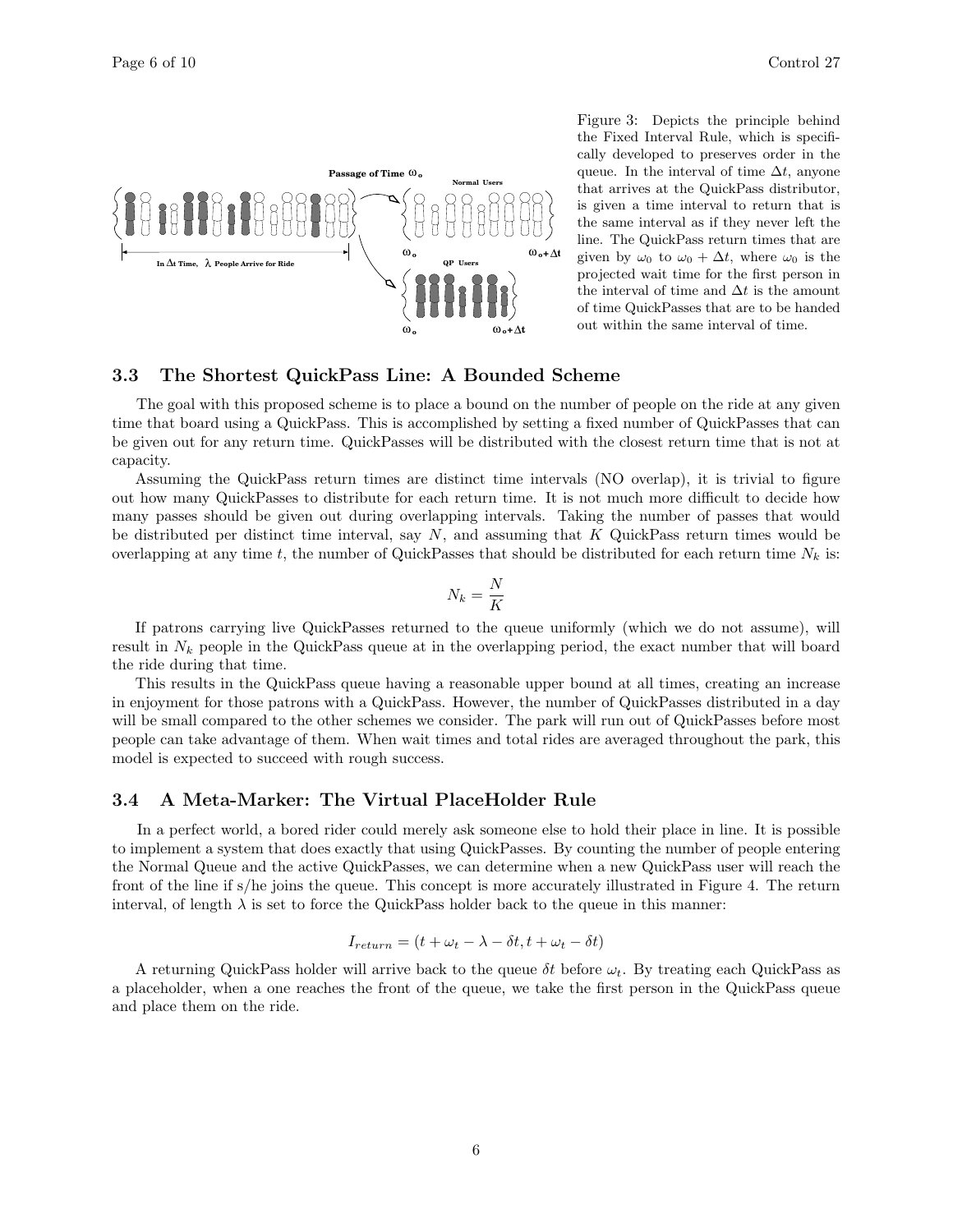



Figure 4: Depicts the role of the Virtual Placeholder Rule that is specifically designed to keep order in the line and bound the total number in the line. The people shaded gray represent the people that would chose the QuickPass option if it is available. Notice that the QuickPass ticket is metaphorically left in the line to signify the position reserved by the QuickPass ticket.

## 4 Analysis of Results

#### 4.1 Results from Schemes

#### 4.1.1 Does Our Data Really Mean Anything?

The following data was collected as averages of over 100 simulations at two population setting. The Each value is calculated as follows:

$$
\omega = \frac{1}{100} \Sigma (AverageDailyWaitTime)
$$

$$
r = \frac{1}{100} \Sigma (AverageDailyRidesTotal)
$$

$$
\rho = \frac{\omega}{r}
$$

$$
E = \frac{r}{\omega}
$$

All times are in minutes, and the final column is the amount of time the average park patron spent on rides each day.

Observing the values in the table below, we see that regardless of a heavy or light test, the maximum and minimum of the r value is less than one. Most people do not get to ride any additional rides! If our total calculation for enjoyment was solely based on rides, all of our scenarios would be failures. However, the time spent waiting in line varies enough to change our enjoyment values, making our results worth studying.

Additionally, no significant standard deviations were found on any test, so our simulation is stable enough to use.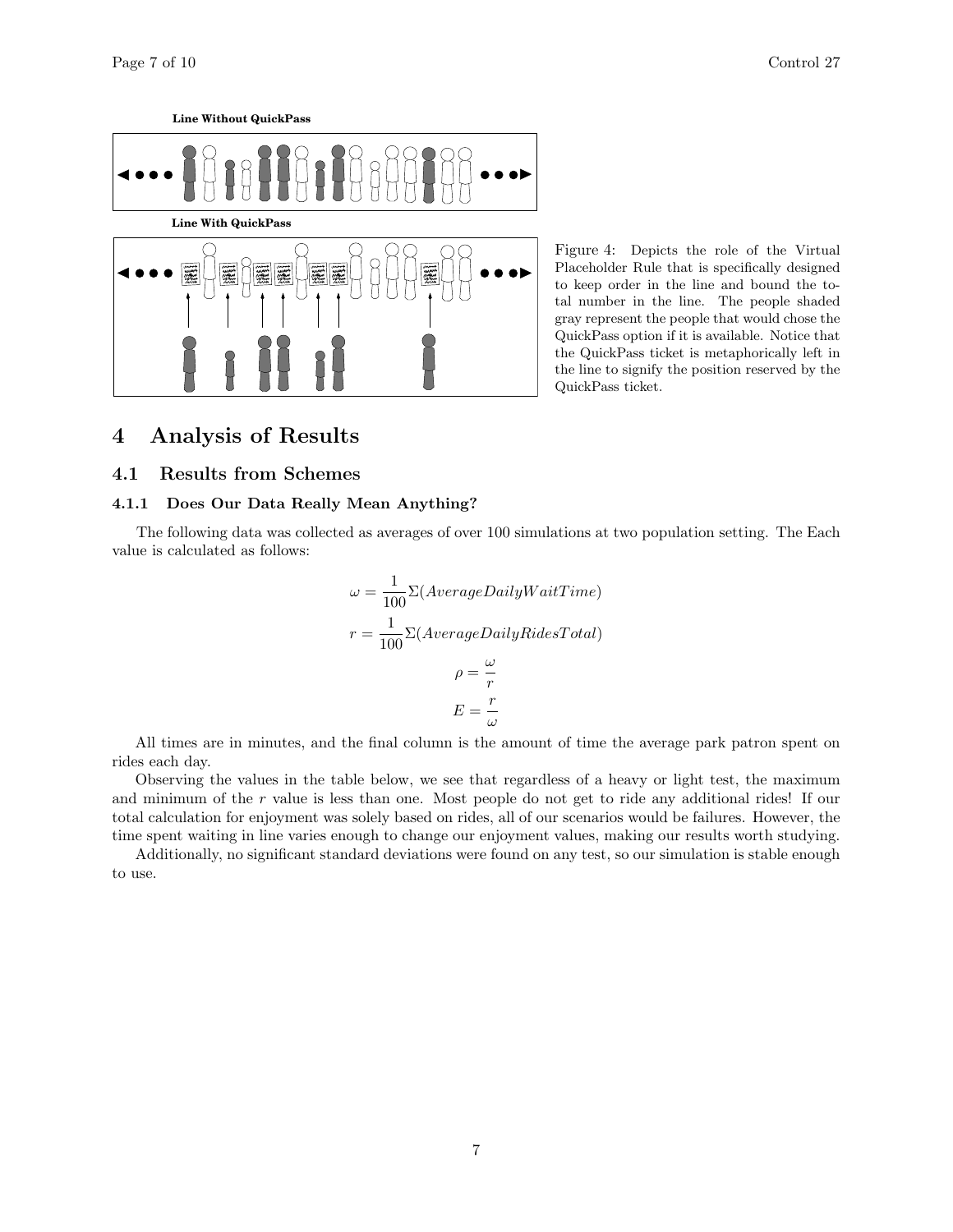|                 |                      | No QuickPasses | Fixed Interval Scheme | Modified Interval Scheme | Virtual Placeholder Scheme | Bounded Scheme |
|-----------------|----------------------|----------------|-----------------------|--------------------------|----------------------------|----------------|
|                 | Wait time $\omega$   | 206.068506     | 183.9429615           | 199.044313               | 149.1686935                | 164.7552175    |
| $_{\text{Low}}$ | Rides $r$            | 7.8413814      | 7.6820908             | 7.4651014                | 8.2205856                  | 8.4645683      |
| Congestion      | Time on Rides $\rho$ | 26.279618      | 23.9443875            | 26.66331                 | 18.1457505                 | 19.4641015     |
|                 | Enjoyment $E$        | 0.1902615      | 0.2088172             | 0.1875236                | 0.27554661                 | 0.2568832      |
|                 | Wait time            | 268.8796975    | 190.319273            | 195.08904495             | 168.633396                 | 182.643352     |
| High            | Rides $r$            | 4.4203402      | 4.0690933             | 3.9766510                | 4.1362875                  | 4.2525484      |
| Congestion      | Time On Rides $\rho$ | 60.827829      | 46.7719115            | 49.058628                | 40.769264                  | 42.9491535     |
|                 | Enjoyment $E$        | 0.0821992      | 0.1069018             | 0.1019189                | 0.1226414                  | 0.1164167      |

#### 4.2 Numerical Results

To our surprise, all of our QuickPass schemes yielded results superior to our control. While this was somewhat unexpected, each set of results must be analyzed against some of the weaknesses of the schemes and our definition of enjoyment.

The Fixed and Variable Interval Schemes were both expected to fail. However, they both yield higher enjoyment levels than the control. As previously discussed, some unlucky Riders were expected to be in the QuickPass line for long periods of time. It would appear that this set of Riders is insignificant in the final calculations, but these long QuickPass lines still do exist, and we consider them to be unreasonable result in choosing a successful scheme. Further, the prediction that the Variable Interval Rule would have less success than the Fixed Interval Rule held. That means that the errors in the Fixed Interval Rule carried over into the Variable Interval Rule and were further magnified by the current errors.

The Virtual Placeholder scheme performs well against our control and the other tested schemes. This scheme is our overall best scheme and performs best when the park is at or near peak capacity, yielding an average queue decrease of 20 minutes per ride.

The Bounded Scheme also does well in our simulation but performs significantly better on peak capacity days. The variance in performance based on park population is fairly predictable because this scheme reduces the average time in line for a QuickPass user as compared with the population of non-users. On a non-peak day, when the average time in queues for a non-user is lower, QuickPass users will have less of an advantage. It is also worth noting that time intervals are issued a minimum of three hours in advance. If the Bounded Solution had a minimum of zero, it may have performed better in comparison to Virtual Placeholder scheme.

## 5 Conclusion

Our task was to recommend a scheme for distributing QuickPasses that maximizes guest enjoyment. We have defined enjoyment as a simple ratio of average number of rides per person over the average amount of time spent in line. By using argument that build on each other to compensate form the lack of concrete data, we found that:

#### Using a Virtual Placeholder Scheme maximizes guest enjoyment.

We also note that a Bounded scheme works admirably and can be considered as an alternative should the Virtual Placeholder become less efficient than the Bounded scheme.

#### 5.1 Possibilities for Future Development

- Test model with realistic data from justifiable sources One of our greatest disappointments was not being able to test our park with realistic arrival rates.
- Tweak Schemes Each existing scheme can be modified, particularly the Bounded Scheme.
- Improve Rider Algorithms to reflect ride popularity less popular rides should usually have a shorter line.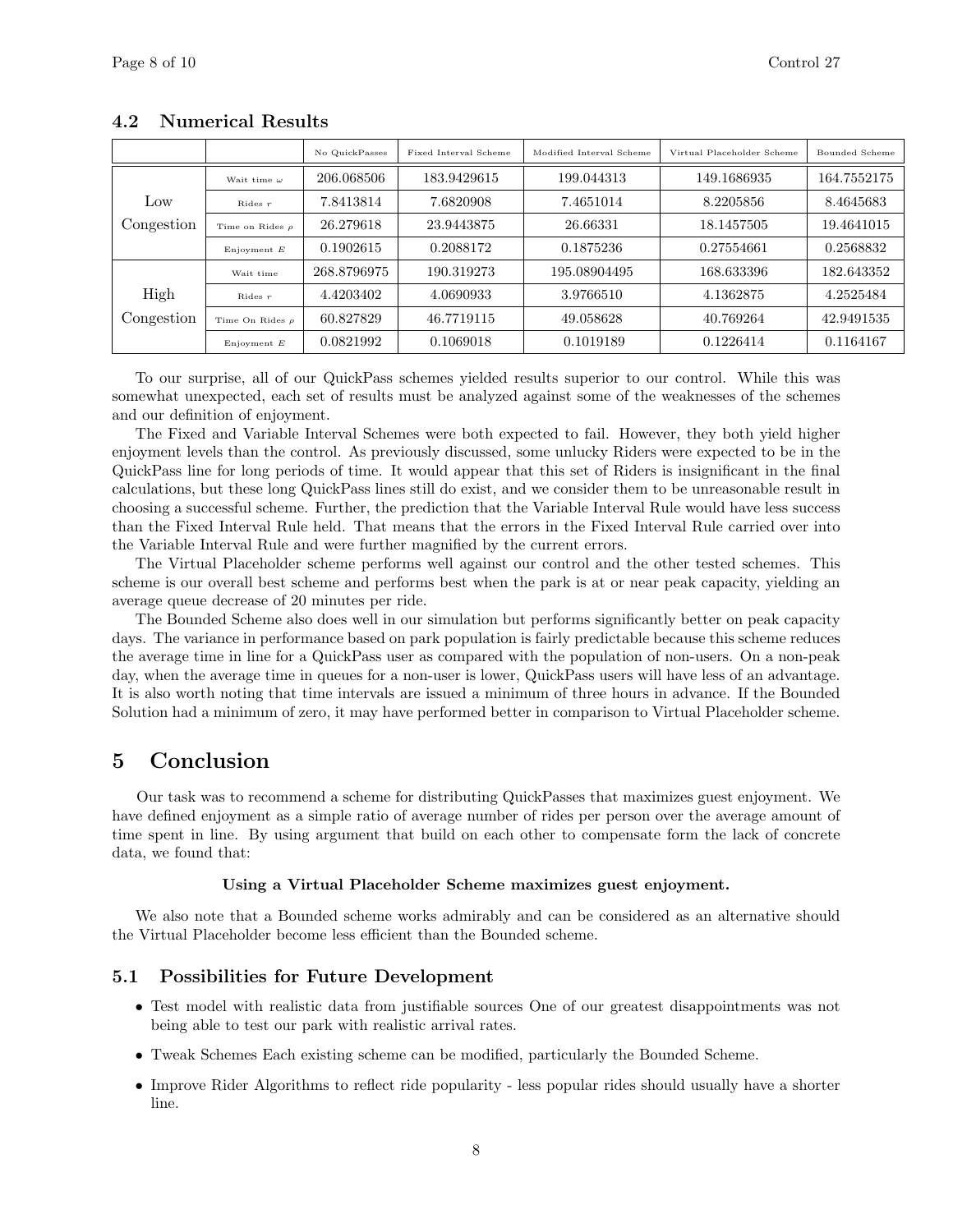- Test Additional Potential Schemes Can we merge two schemes? Test combinations of schemes? Come up with something new?
- Modify working schemes to try to represent the anomalies that were introduced in the question, thereby proving that our model fully corrects those anomalies.
- $\bullet\,$  Explore probability that QuickPass user returns to QuickPass queue